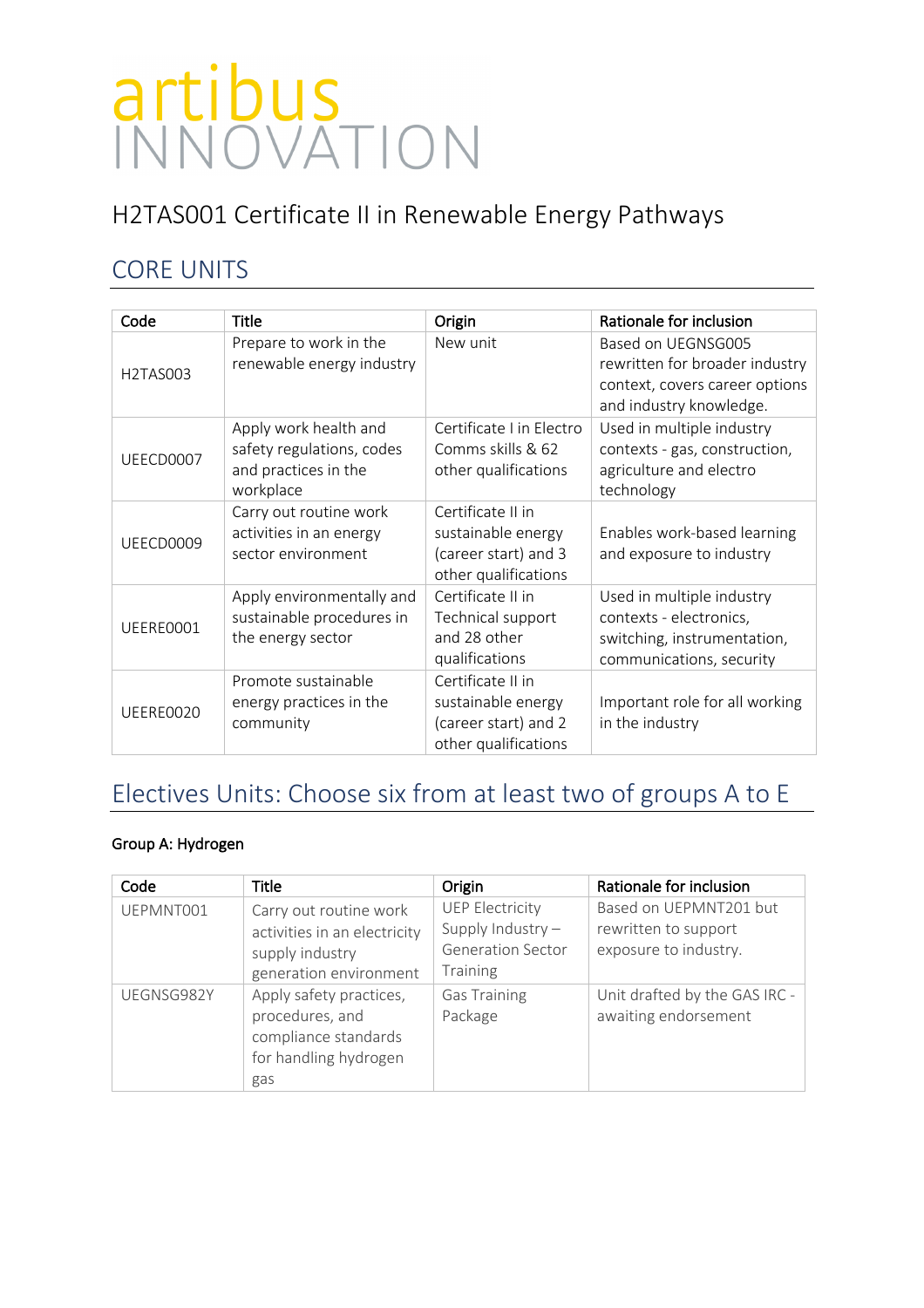| Code       | <b>Title</b>                                            | Origin                         | Rationale for inclusion                                                                                                                                                                                             |
|------------|---------------------------------------------------------|--------------------------------|---------------------------------------------------------------------------------------------------------------------------------------------------------------------------------------------------------------------|
| UEGNSG970Y | Fault find and repair<br>hydrogen storage<br>equipment* | <b>Gas Training</b><br>Package | *These units are yet to be<br>approved by the Australian<br>Industry and Skills<br>Committee. Once approved,<br>they will be introduced to<br>the National Register and<br>made available to training<br>providers. |
| UEGNSG983Y | Undertake routine<br>hydrogen storage<br>operations*    | <b>Gas Training</b><br>Package | These units are yet to be<br>approved by the Australian<br>Industry and Skills<br>Committee. Once approved,<br>they will be introduced to<br>the National Register and<br>made available to training<br>providers.  |

### Group B: Wind

| Code      | Title                        | Origin                   |
|-----------|------------------------------|--------------------------|
| UEECO0002 | Maintain documentation       | National Register        |
| UEPOPS251 | Conduct routine wind turbine | <b>National Register</b> |
|           | maintenance                  |                          |

### Group C: Solar

| Code      | Title                                | Origin            |
|-----------|--------------------------------------|-------------------|
| UEPOPS206 | Conduct minor electrical maintenance | National Register |
| UEPOPS238 | Maintain battery banks and cells     | National Register |

### Group D: Hydroelectric

| Code      | Title                                                                                            | Origin            |
|-----------|--------------------------------------------------------------------------------------------------|-------------------|
| UEPMNT201 | Carry out routine work activities in an<br>electricity supply industry generation<br>environment | National Register |
| UFPOPS205 | Conduct minor mechanical maintenance                                                             | National Register |

### Group E: General Electives

| Code          | Title                  | Origin            | Rationale for inclusion    |
|---------------|------------------------|-------------------|----------------------------|
| $CPCCCM2012*$ | Work safely at heights | National Register | Early opportunities are    |
|               |                        | Certificate II in | construction related, base |
|               |                        | Construction      | safety unit for all trades |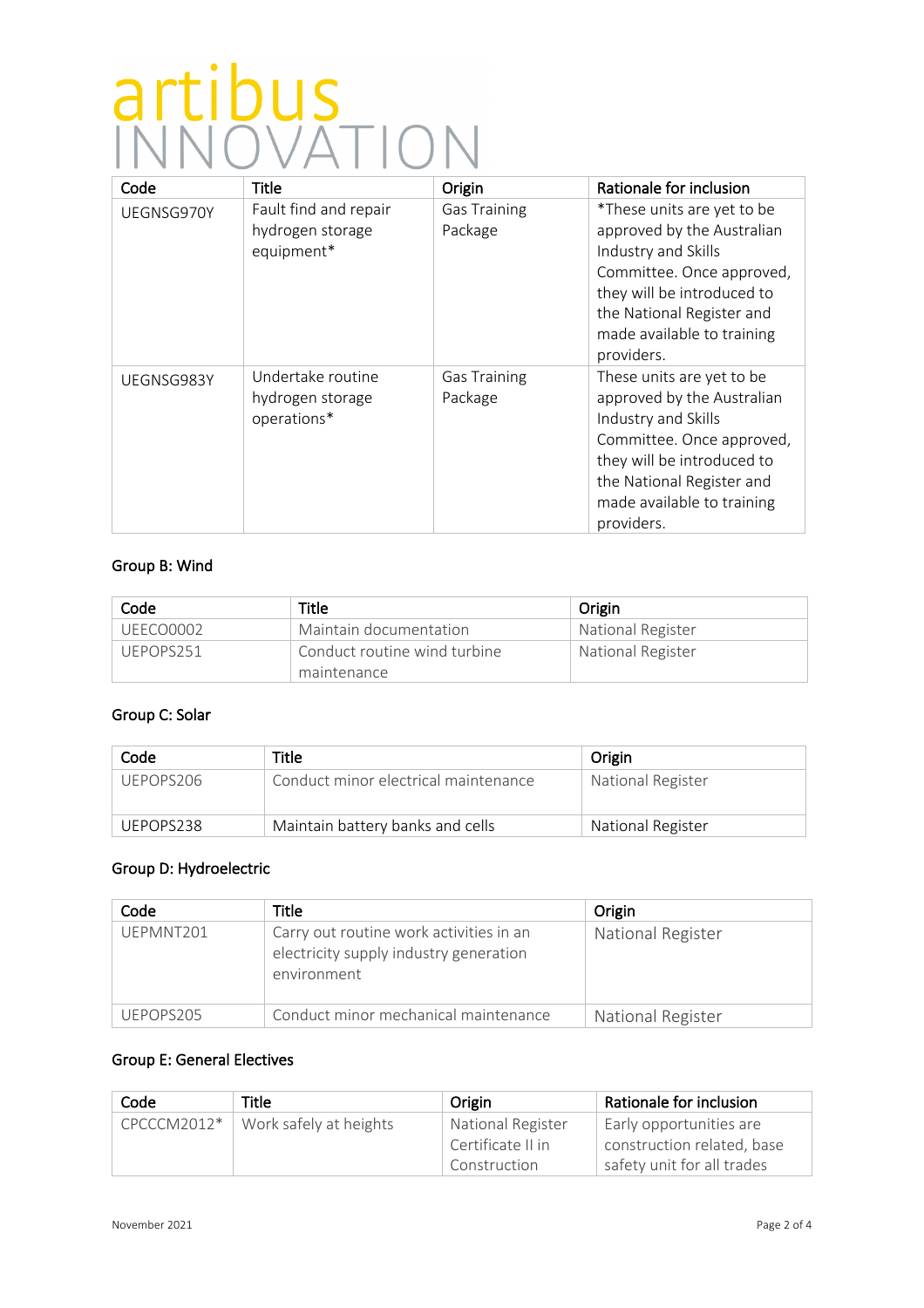| Code        | Title                          | Origin                   | Rationale for inclusion         |
|-------------|--------------------------------|--------------------------|---------------------------------|
|             |                                | Pathways and 24          |                                 |
|             |                                | other qualifications     |                                 |
| CPCCWHS1001 | Prepare to work safely in      | National Register        | Enables issuing a white card    |
|             | the construction industry      | Certificate II in        | - required for all              |
|             |                                | Construction             | construction sites              |
|             |                                | Pathways and 103         |                                 |
|             |                                | other qualifications     |                                 |
| CPCPCM2043  | Carry out WHS                  | National Register        | Early opportunities are         |
|             | requirements                   | Certificate II in        | construction related; this is a |
|             |                                | Construction             | prerequisite for construction   |
|             |                                | Pathways and 9           | units                           |
|             |                                | other qualifications     |                                 |
| FSKLRG011   | Use routine strategies for     | National Register        | Generic unit that enables       |
|             | work-related learning          | Foundation Skills        | work integration projects       |
|             |                                | <b>Training Package</b>  |                                 |
| FSKLRG014   | Manage strategies for          | National Register        | Generic unit that enables       |
|             | career progression             | Foundation Skills        | renewable energy career         |
|             |                                | <b>Training Package</b>  | content to be housed            |
| FSKNUM026   | Read, interpret and use        | National Register        | Generic unit that enables       |
|             | detailed plans, drawings       | <b>Foundation Skills</b> | work integration projects       |
|             | and diagrams for work          | <b>Training Package</b>  |                                 |
| FSKNUM027   | Collect, organise and          | National Register        | Generic unit that enables       |
|             | interpret statistical data for | <b>Foundation Skills</b> | work integration projects       |
|             | work                           | Training Package         |                                 |
| HLTAID011   | Provide first aid              | National Register        | Useful across multiple          |
|             |                                | Health training          | occupations                     |
|             |                                | package                  |                                 |
| MEM11011    | Undertake manual handling      | National Register        | Useful across multiple          |
|             |                                | Certificate I in         | occupations                     |
|             |                                | Engineering and 37       |                                 |
|             |                                | other qualifications     |                                 |
| MEM13015    | Work safely and effectively    | National Register        | Enables work-based learning     |
|             | in manufacturing and           | Certificate I in         | and exposure to industry        |
|             | engineering                    | Engineering and 41       |                                 |
|             |                                | other qualifications     |                                 |
| MEM16006    | Organise and communicate       | National Register        | Enables work-based learning     |
|             | information                    | Certificate I in         | and exposure to industry        |
|             |                                | Engineering and 42       |                                 |
|             |                                | other qualifications     |                                 |
| MSMSUP210   | Process and record             | National Register        | Enables work-based learning     |
|             | information                    | Certificate I in Gas     | and exposure to industry        |
|             |                                | Supply Industry          |                                 |
|             |                                | Operations and 9         |                                 |
|             |                                | other qualifications     |                                 |
| PMAOPS101   | Read dials and indicators      | National Register        | Support processing              |
|             |                                | Chemicals,               | pathways                        |
|             |                                | hydrocarbons and         |                                 |